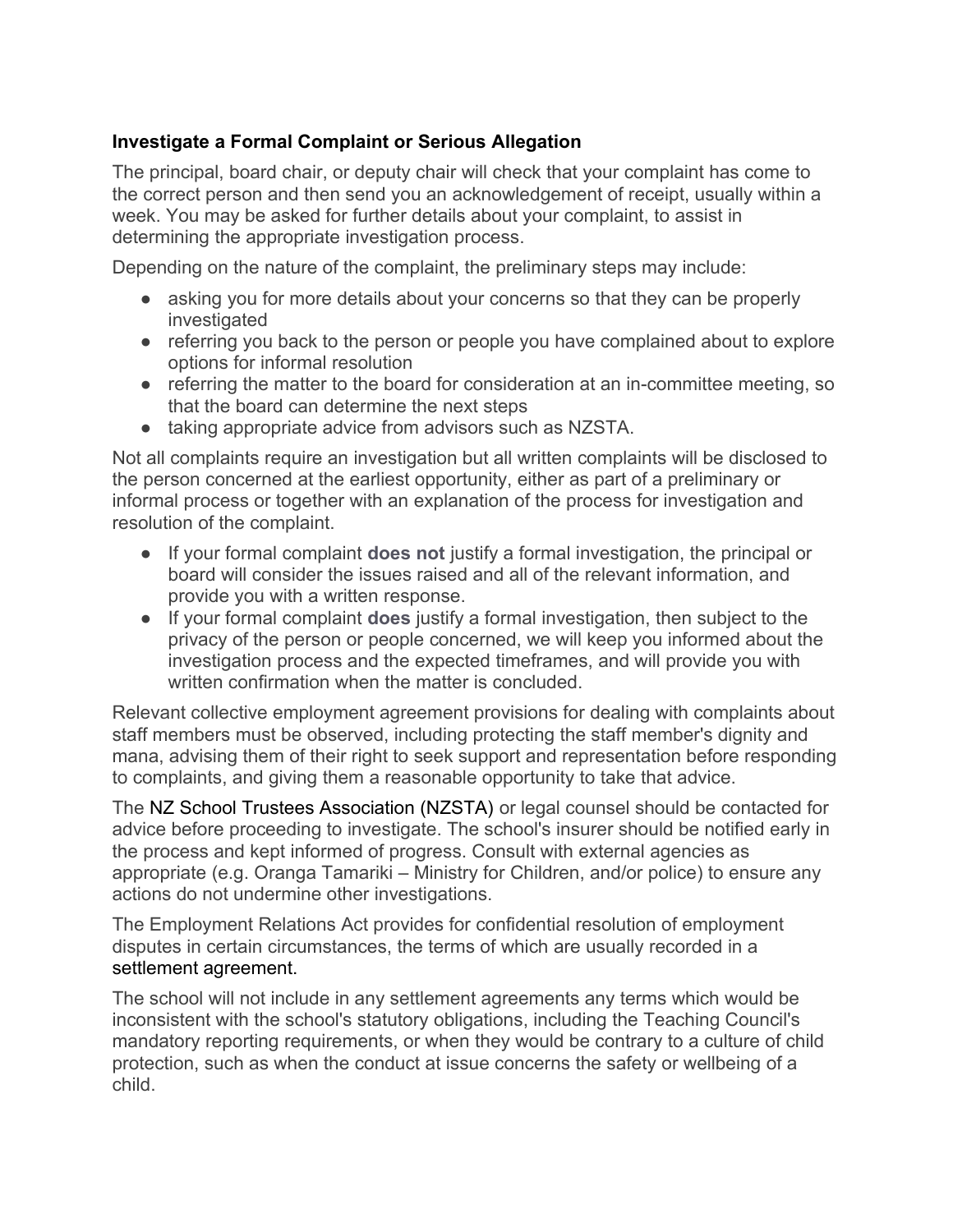Board members with a potential conflict of interest will not take part in the investigation. If the complaint is against the principal or the principal has had significant involvement in the alleged events giving rise to the complaint, the principal will not take part in the investigation process.

The following general guidelines will assist in conducting an investigation. They are directed at complaints made against staff members, but can be adapted as appropriate to apply to any complaints about students, parents, the principal, board member, or any other person, and to reflect the nature of the matters under investigation.

## **Responsibility Action**

Principal and/or chair of the board of trustees 1. Conduct a preliminary assessment of the complaint, which may include hearing from the party complained of, and determining whether a formal and/or informal investigation is appropriate.

> If the complaint is serious and relates to matters which could justify the staff member's suspension, take advice from NZSTA or the school's lawyer and follow the contractual suspension process.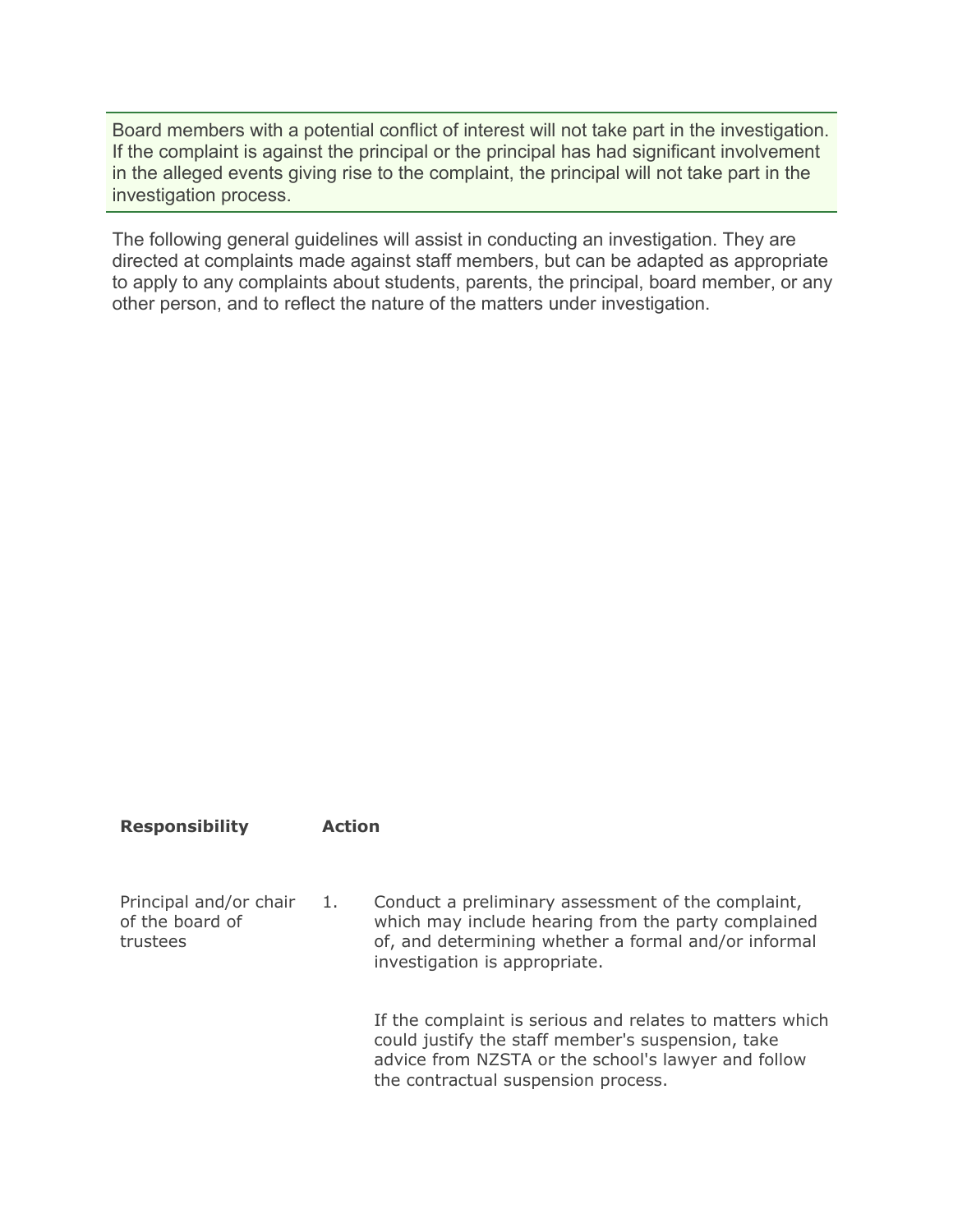Determine the scope of the investigation, and level of board involvement (if any).

If the principal will not be responsible for investigating the complaint, consider appointing a board member or board subcommittee to investigate the complaint and determine the facts; and whether to delegate (by board resolution) the responsibility to make decisions as to the outcome to that board member or subcommittee.

Consider, depending on the seriousness of the issue or any potential conflicts of interest, whether an independent or specialist investigator should be appointed to make preliminary fact findings for the board's consideration.

Consider carefully if any investigator or other person involved in the investigation or decision making (including any staff member or student representative) has a potential conflict of interest or potential for bias. Consider and decide how to best manage or mitigate that conflict or potential for bias, including where necessary removal from the investigation or decisionmaking process.

Note that the board cannot delegate decision-making responsibility to non-board members. It is prudent to provide the investigator with clear terms of reference including that you are not looking for any recommendations on what you have to do next, just fact-finding, including, on the balance of probabilities, the investigator's view of disputed factual issues. Be aware of school policy and legislative requirements, including that if the complaint involves a child, permission to interview the child must be obtained and consideration should be given to appointing an investigator with some expertise in interviewing children and young people.

2. Inform the school's insurance company of the complaint and steps taken to resolve it. This is a strict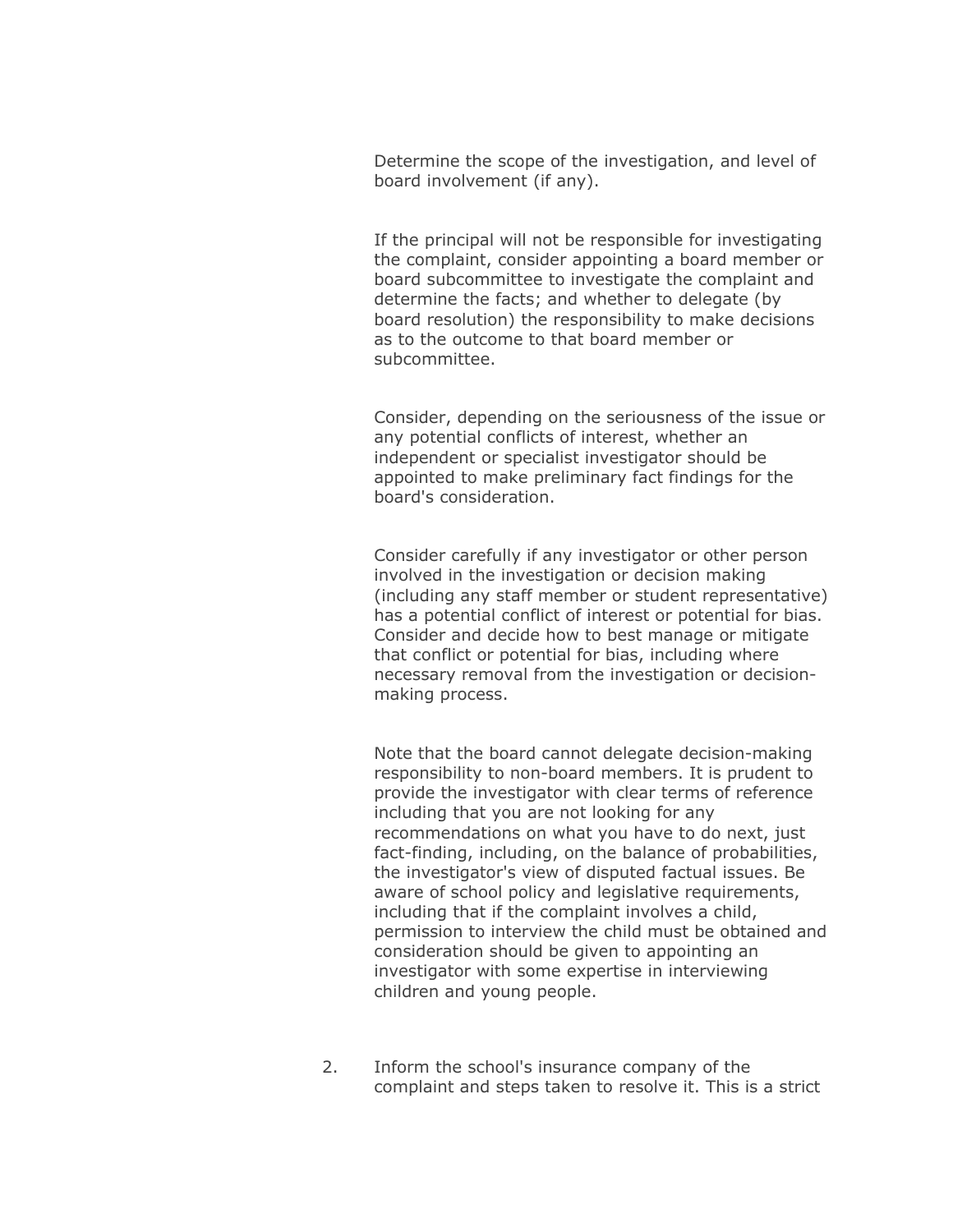insurance policy requirement to maintain cover in any matter that might involve a claim on the school's insurance. The school's insurers will usually require boards to follow advice from NZSTA or the school's lawyer in dealing with any matters which could lead to disciplinary action against a staff member.

3. Inform the staff member involved that an investigation is planned, and the scope of the investigation. Include, if applicable, the identity of any independent investigator, and confirm (in writing) that they are entitled to seek union or legal advice and representation. Remind them that they may also bring a support person or whānau member to any meeting. Consider the vulnerability of a person subject to a complaint and offer them practical support.

> Continue to ensure the complainant is kept informed of progress in the process, without disclosing any details or findings.

4. Provide the staff member complained about with a letter explaining the specific concerns, attaching all of the relevant information, and outlining any potential disciplinary outcome. Give the staff member a reasonable opportunity to consider the allegations and take independent advice before they provide their written and/or oral response to the complaint.

> Seek NZSTA or legal advice in preparing your correspondence with the staff member and about running any meetings.

Investigator/investiga ting committee 5. Complete and take comprehensive notes on relevant inquiries and interviews. Meeting and interview notes should be provided to the interviewee for their comment and confirmation. Note that taping of meetings and interviews is permitted, provided you advise the other party of your intention to do so and make a copy available to them.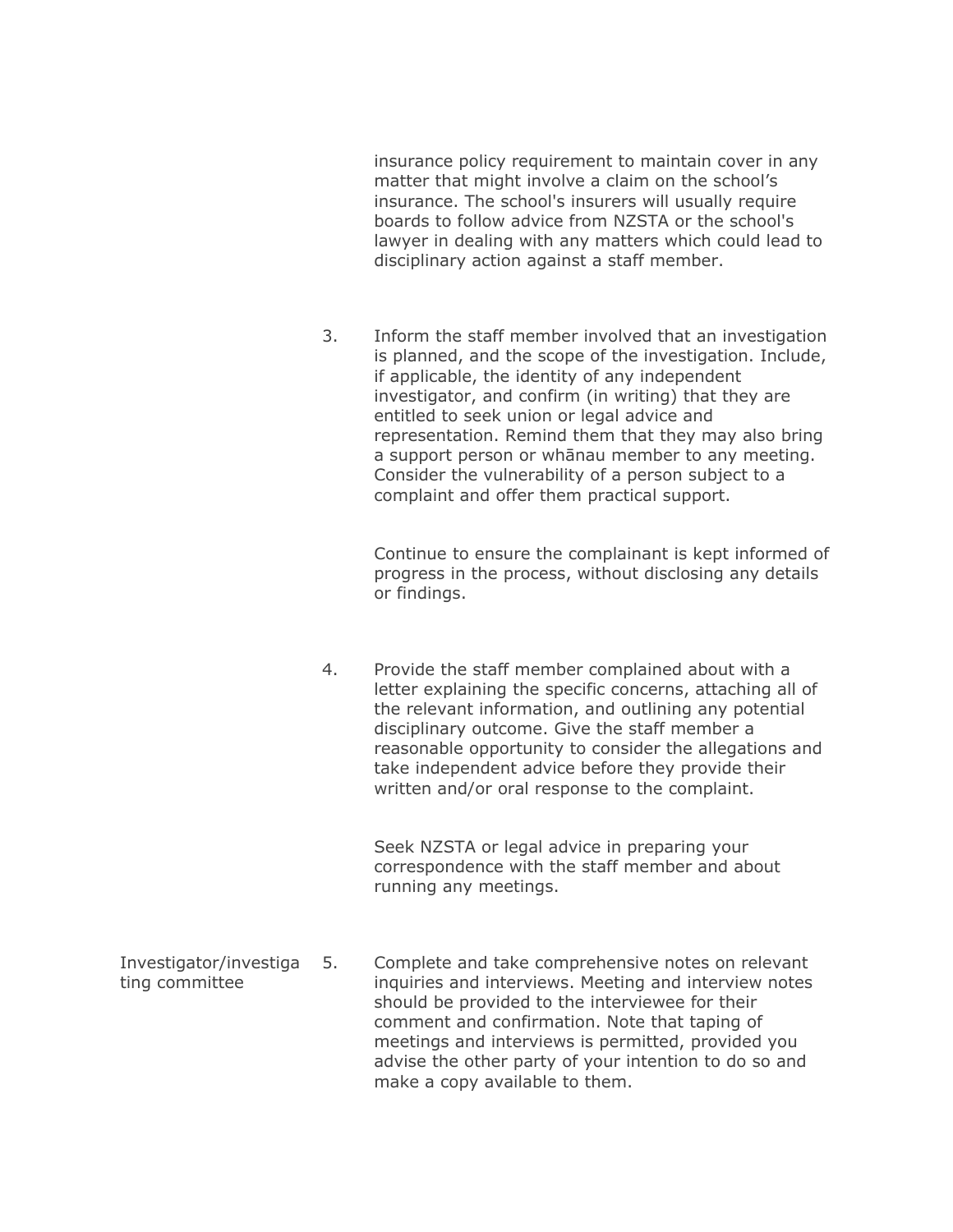Be aware that employees are entitled to copies of all information relating to them personally. Seek legal advice if unsure about the disclosure of information, or contact the Privacy Commission or Ombudsman's Office.

- 6. Make detailed notes of all discussions, interviews, questions, and answers. The notes should record the facts related to the investigation rather than opinions or comments which could be taken to suggest the outcome had been predetermined. Disclose the notes to the other party.
- 7. Consider the staff member's responses and all other relevant information, reach a determination on the balance of probabilities about any disputed facts, and decide whether or not the complaint has been substantiated.

Prepare a draft report for the staff member's comment if required to do so by the terms of reference, and then finalise the investigation report.

8. Brief the board in-committee on the scope and outcome of the investigation and its findings.

(if they do not have delegated authority to make the decision as to outcome)

Investigator

Decision maker (board investigator or sub-committee, the full board, or the principal)

9. Determine any next steps including whether any disciplinary action may be appropriate.

> Provide the staff member with a copy of the investigation report and a letter either concluding the process or explaining the next steps, including identifying the specific concerns, and the options being considered with regard to any proposed disciplinary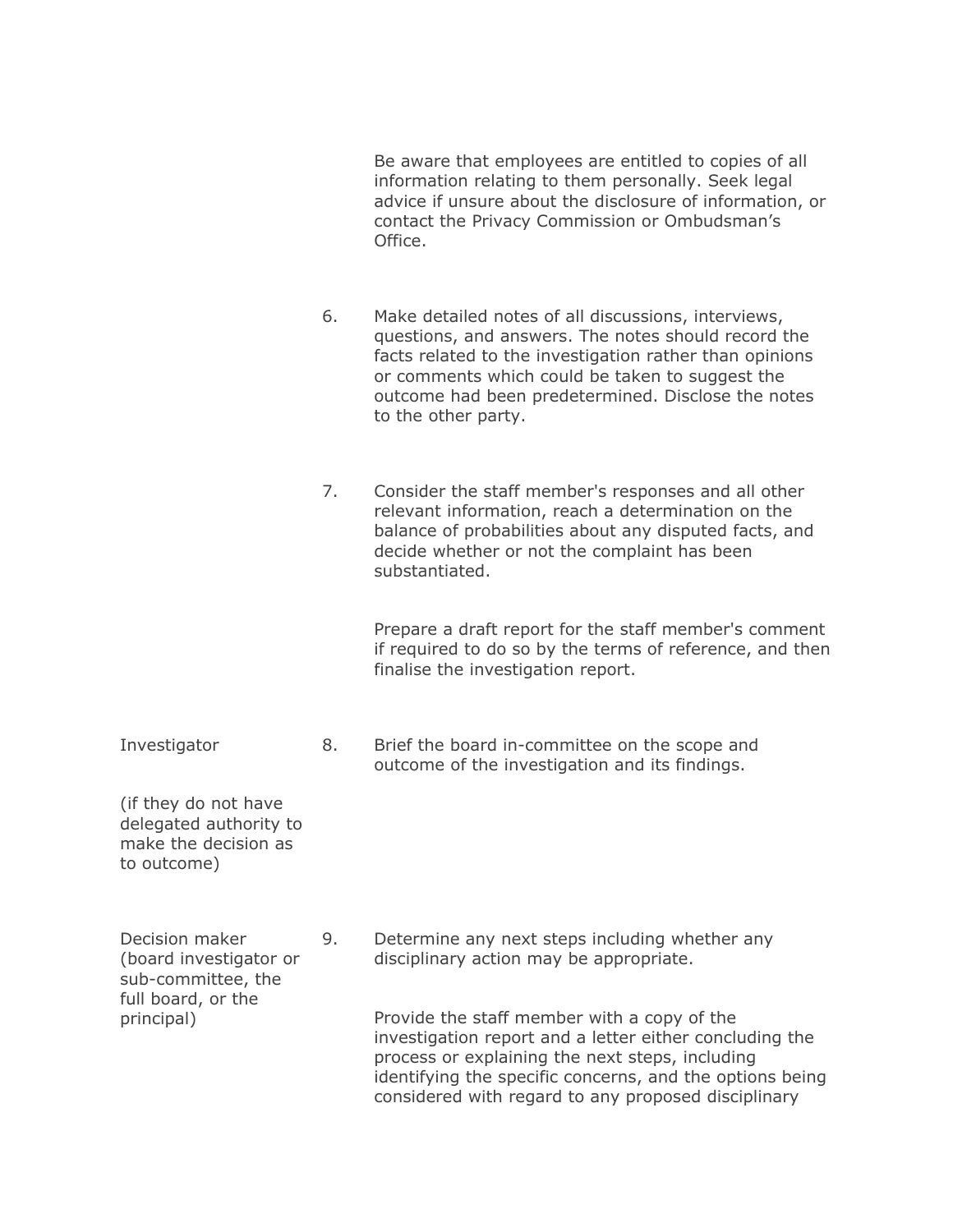action together with the reasons those options may be appropriate in the circumstances. Invite the staff member (through their representative if applicable) to respond at a meeting and/or in writing to the report's findings and to the specific concerns, and to comment on any disciplinary options being considered.

If a meeting is held, ask any relevant questions but confine them to issues already identified. This is not an opportunity for either party to raise any new matters. Appoint a good note taker.

10. Following the meeting, or on receipt of the staff member's written response, consider whether any further investigation may be required, then make your decision as to factual matters (recording how you arrived at the decision) and the reasons for any disciplinary consequences.

> Depending upon the seriousness of the situation you may need to take a day or two to consider all of the relevant information before making a final decision.

Inform the staff member of the decision. If this is done at a meeting rather than by letter it must be confirmed in writing.

11. Report to the board in-committee.

Investigator (if they have the delegated authority to make the decision as to outcome)

Principal and/or chair of the board of trustees

12. Report back to the complainant(s), reassuring them as far as possible while considering confidentiality and any requirements of collective agreements, of the steps undertaken to resolve their concern, and facilitate any further steps which may be required to provide satisfactory closure.